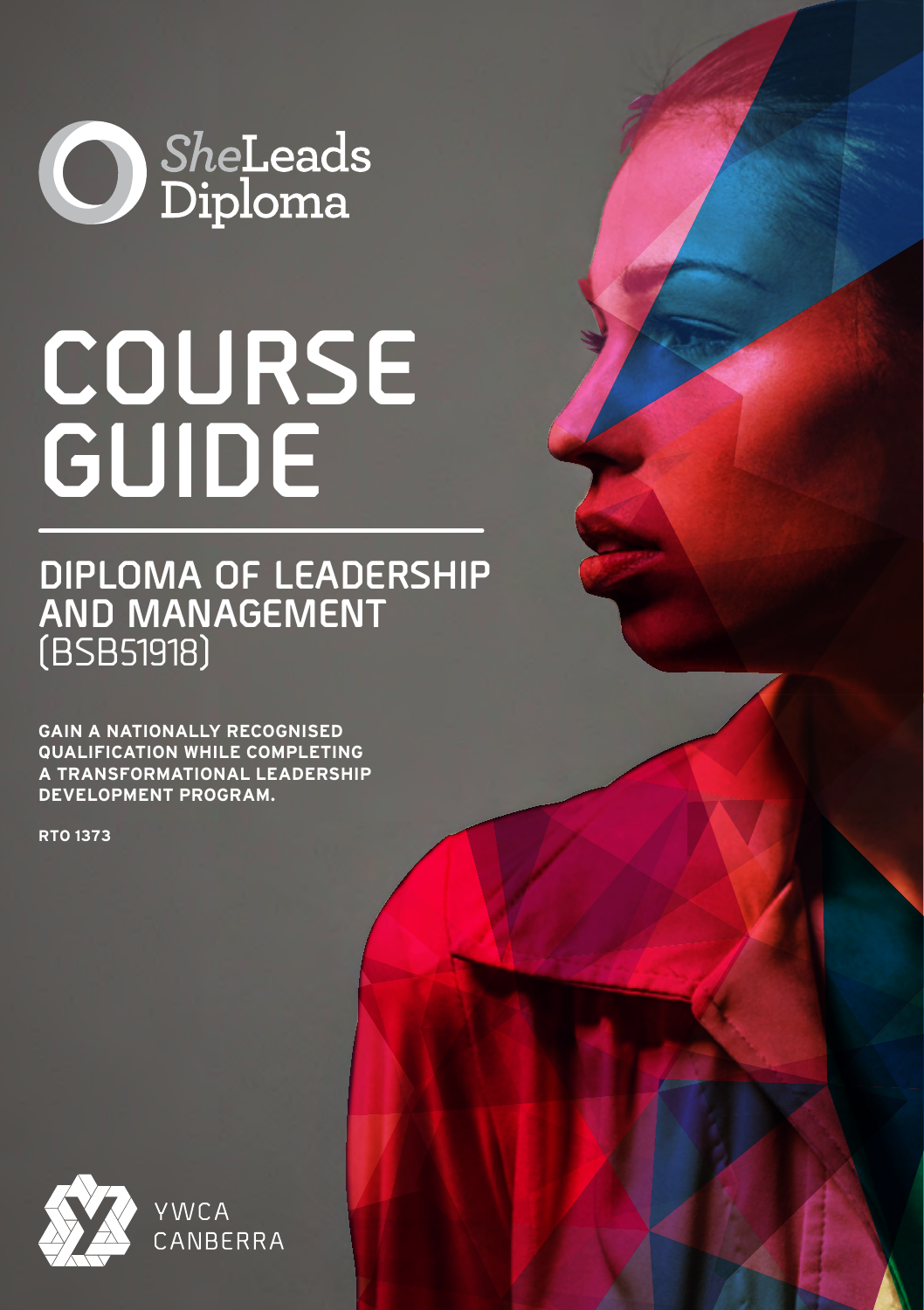

## **SHE LEADS DIPLOMA**  COURSE GUIDE

**JUNE 2019**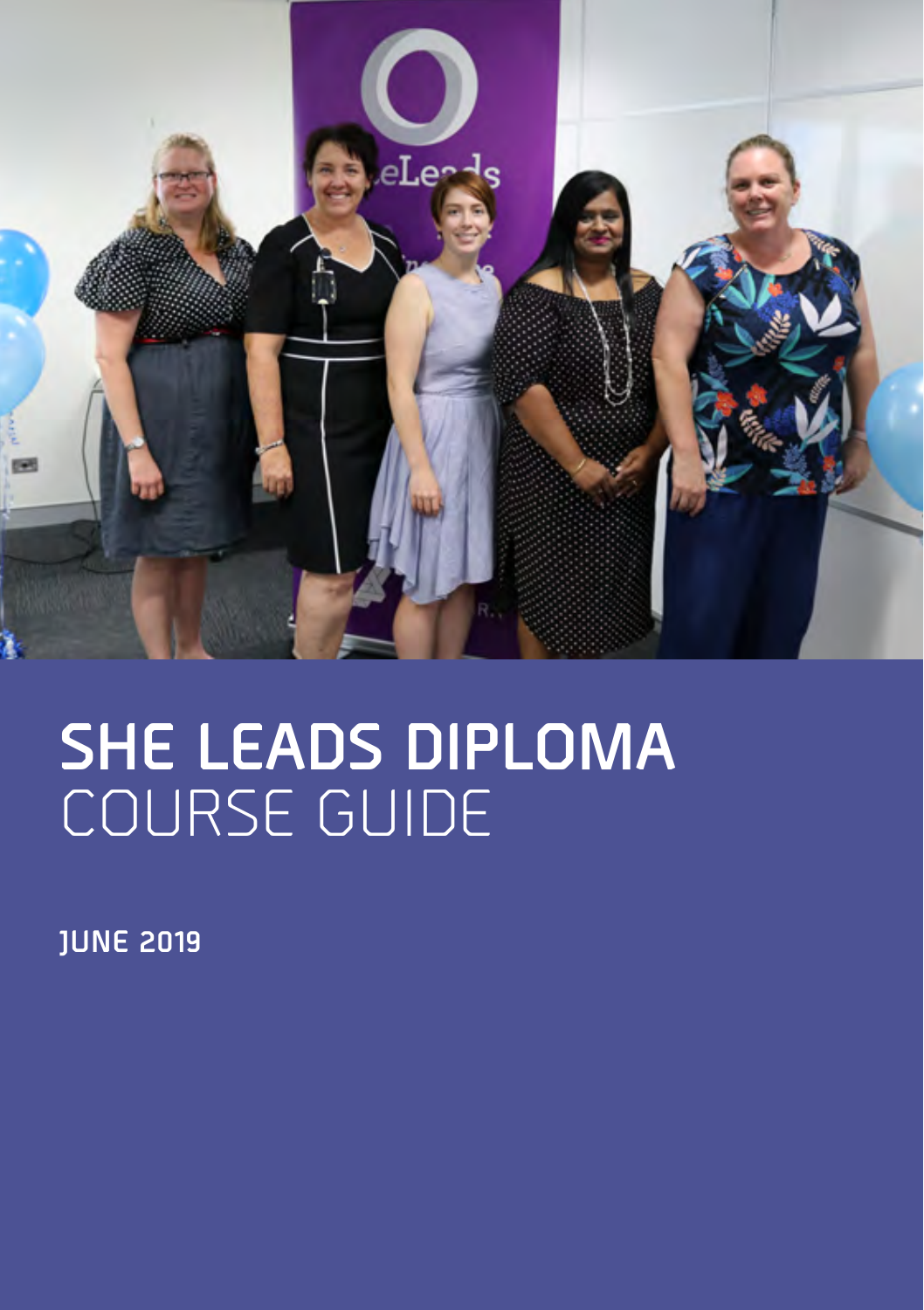#### **STUDY WITH YWCA CANBERRA – WHAT'S THE DIFFERENCE?**

The Diploma is at the cutting edge of women's leadership development. It applies a framework of developing participants' cognitive capabilities and emotional intelligence (knowing), practical leadership skills (doing), and leadership identity (being).

The Diploma is more than just a leadership course. In addition to developing your theoretical and practical understanding of leadership, the course also explicitly acknowledges and addresses the perspectives, challenges, and opportunities of women in leadership.

Throughout the Diploma, participants will have the opportunity to explore and refine their leadership identity, and reflect on their experiences, strengths, values, and vision for the future. Through this process, participants will learn how to become authentic and effective leaders.

Participants will work together in class discussions and on team assignments. This support network of peers from a range of different roles, organisations and industries is invaluable as participants navigate the next steps in their careers.

Another unique feature of the Diploma is the regular panel discussion sessions, which feature a range of inspiring Canberra women who share their personal leadership stories and perspectives.

#### **WHO ENROLS IN THE DIPLOMA?**

The Diploma is aimed at women who have a minimum of two years' work experience and who are:

- Early career approaching or recently established in their first management role,
- Mid-career already in a management role but have not done formal training and want to consolidate skills,
- At a transition point in their career and seeking a formal qualification to improve their career prospects for the future

#### **WHAT DOES THE TRAINING COST?**

YWCA Canberra Education and Training fees schedule outlines how YWCA Canberra Education and Training fees and charges are collected for the delivery of our training and assessment services. We offer training as Fee For Service and via Government Funding.

For a copy of our fee schedule please visit our website, www.ywca-canberra.org.au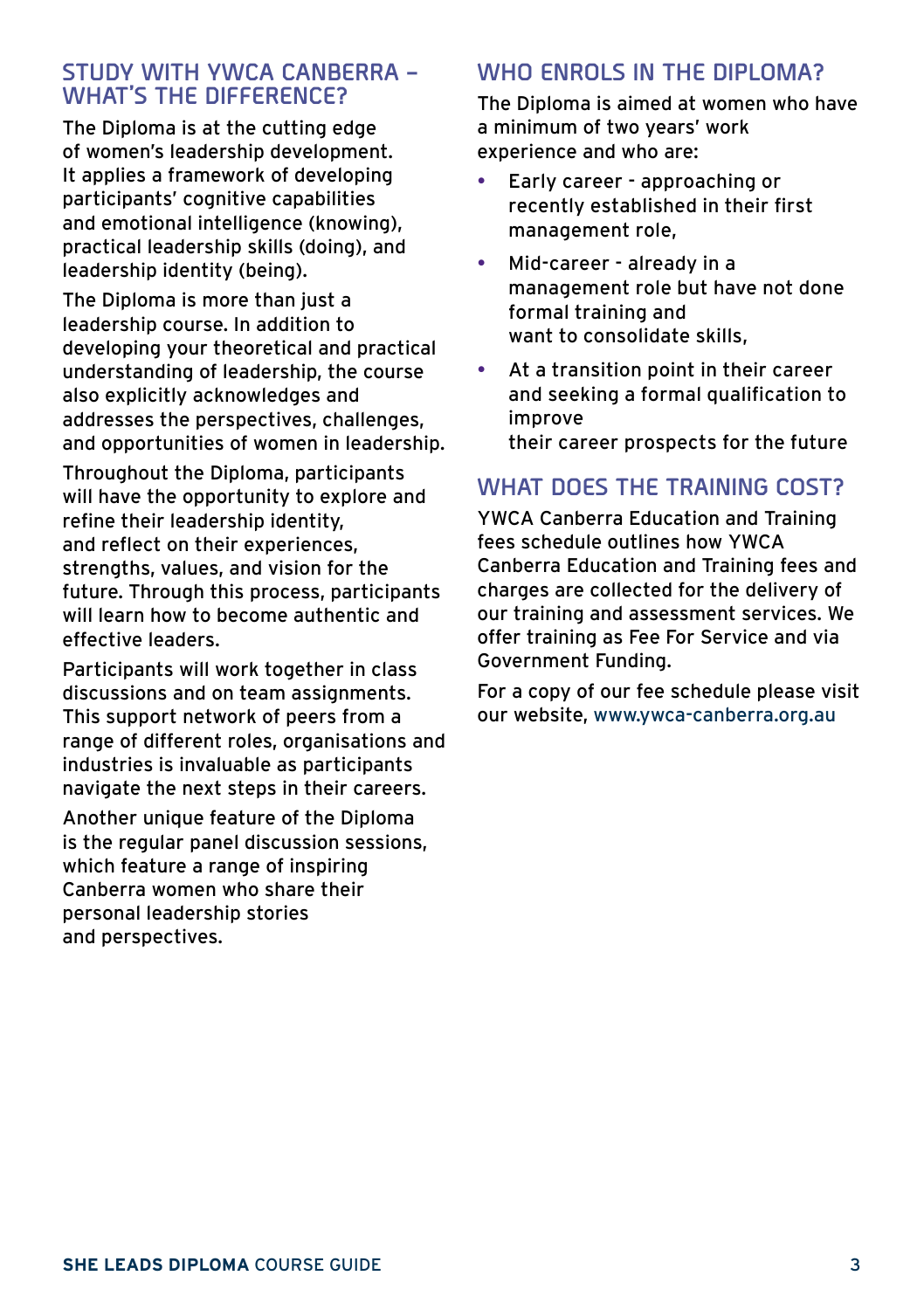#### **WHAT ARE THE ENTRY REQUIREMENTS**

This course is aimed at individuals who wish to further develop the leadership skills, it is recommend that participants have completed a business studies qualification at the Certificate IV level or above, or who have a minimum of two years' work experience which has included people and/or project management responsibilities.

As the course is at a Diploma level individuals will need a high level of language literacy and numerous (LLN) skills to complete the course. To demonstrate their LLN ability, completion of a Diploma level qualification or higher from an Australian RTO or university is required. If you do not currently hold a Diploma or higher qualification please contact the Leadership Programs Manager to discuss further, you may need to complete a Language, Literacy and Numeracy (LLN) assessment prior acceptance of your application. This will ensure that you have the required skills to successfully complete the qualification and we are able to determine what, if any, additional support you may require.

#### **IS THIS QUALIFICATION NATIONALLY RECOGNISED?**

Yes. Successful completion of the course will lead to the award of a nationally recognised qualification, BSB51918 Diploma Leadership and Management

YWCA Canberra is an accredited Registered Training Organisation (RTO 1373) and is continually reviewed to ensure compliance with legislative and regulatory requirements, which ensures consistent high quality training and assessment.

#### **HOW LONG WILL IT TAKE TO COMPLETE THE DIPLOMA?**

The twelve month course consists of eleven workshops. This format provides you with the opportunity to consolidate your learning in your workplace, and also complete assignment tasks.

In addition to the face-to-face workshops, participants will need to spend five to ten hours per week on readings, assignments items and personal reflective exercises.

#### **HOW WILL I BE ASSESSED?**

Assessments are designed to build on the knowledge and skills gained in the classes. A number of assessment methods are used, including case studies, role play, discussions, presentations, projects, and written tasks.

Each workshop will include exercises and discussions, where the assessor will observe your interaction and participation. In addition to in class exercises, assessment items will need to be completed outside of class time and submitted and assessed to cover each of the workshops topics.

#### **HOW WILL WE SUPPORT YOU?**

You will have access to an online platform for messaging and file sharing, and support between classes from the coordinator/assessor, mentors and other students.

Each of the workshops are accompanied by training materials complete with notes, PowerPoint slides, resources, and details of assessment tasks.

A mentoring session is an optional day, where participants are provided with the opportunity to work on assessments, and seek more information and feedback on assessment items and other work they may be completing.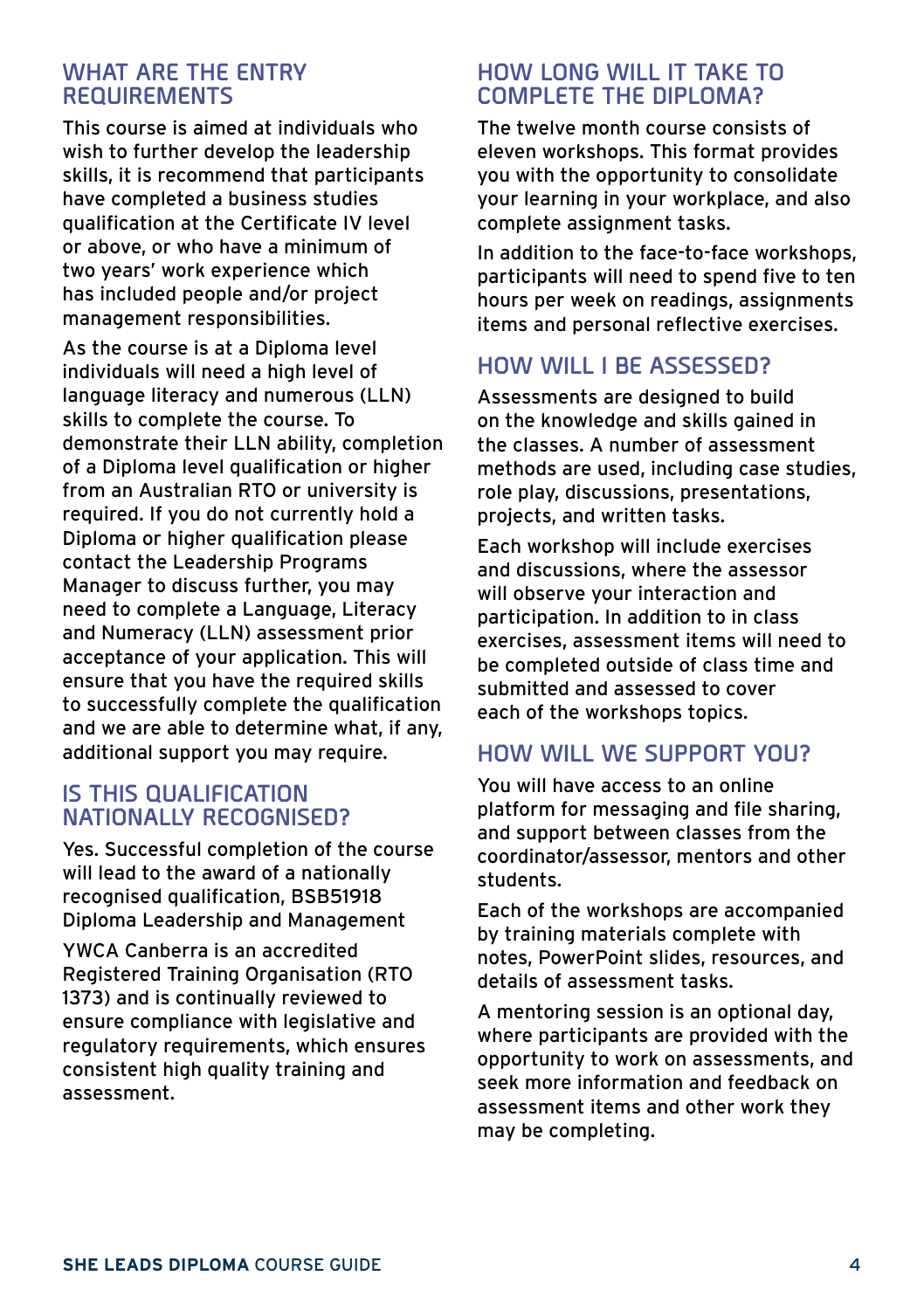

#### **WHAT WE EXPECT FROM YOU?**

Each workshop has some pre-class reading, individual tasks and group activities. We expect that you will attend each workshop, and actively participate, support, encourage, and share ideas with your peers.

#### **WHAT IF I AM AN EXISTING MANAGER, CAN I GET RECOGNITION OF PRIOR LEARNING (RPL) OR RECOGNITION OF CURRENT COMPETENCIES (RCC)?**

Definitely. If you have 5 years management experience and currently work in a management role, our Recognition of Prior Learning (RPL) solution for existing managers is a popular option.

Please contact the YWCA Canberra Training Unit for information about how to apply for RPL / RCC. Please note that a fee may apply.

*Due to the nature of this course it is recommended that individuals who undertake the course via RPL/ RCC attend all sessions as the course involves peer support activities and expert panel sessions, these activities and sessions will acknowledge and address the perspectives, challenges and opportunities of women in leadership and help to broaden networks.*

#### **WHO WILL THE FACILITATORS BE?**

Our experienced facilitators are leading experts in their fields. Students will also have the chance to learn from distinguished women leaders through discussions during panel sessions.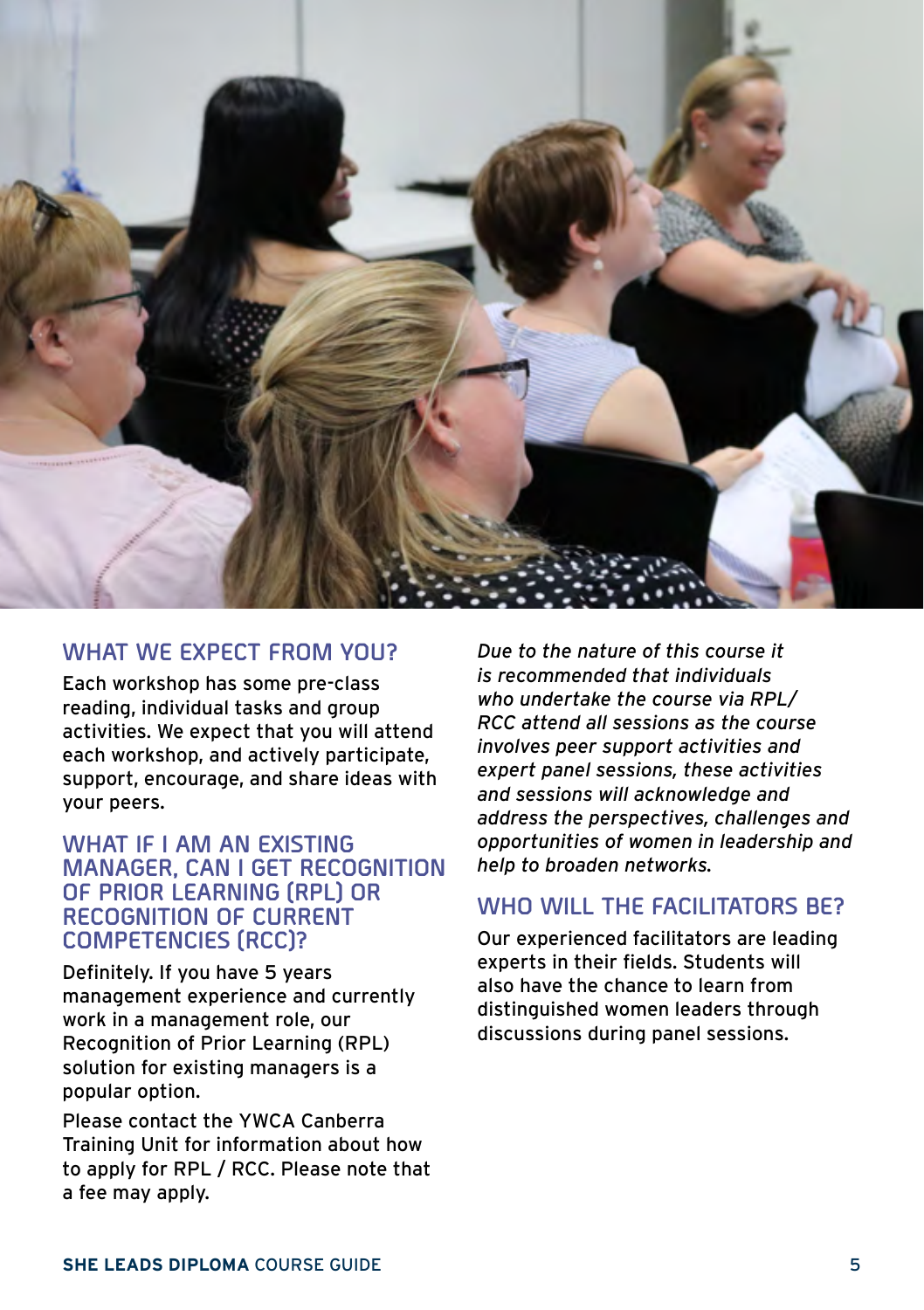## **COURSE CONTENT**

#### **UNDERSTANDING LEADERSHIP (TWO WORKSHOPS)**

#### BSBWOR501: MANAGE PERSONAL WORK PRIORITIES AND PROFESSIONAL DEVELOPMENT

The course begins by looking at women's leadership from an historical, political, societal, and industrial perspective. We consider the questions 'what is leadership?' and 'what makes an effective leader?' We will explore values-based leadership and how it contrasts with traditional leadership styles, theories and models, giving you the chance to consider your current approach to leadership.

During these sessions you will also consider ways you can achieve your goals and achieve work/life integration through understanding your personal strengths and values, developing positive habits, and managing priorities and commitments.

You will explore the leadership/ management paradigm and begin your own leadership journey by starting your individual Professional Development Plan and self-reflection practice.

#### **EMOTIONAL INTELLIGENCE AND COMMUNICATION (TWO WORKSHOPS)**

BSBLDR511: DEVELOP AND USE EMOTIONAL INTELLIGENCE BSBLDR513: COMMUNICATE WITH INFLUENCE, BSBADM502: MANAGE MEETINGS

These workshops offer you the opportunity to develop your emotional intelligence and communication skills, and to consider how your approach shapes your interactions and results.

Over the two workshops, we will look at communication objectives, styles and approaches and consider how gender impacts communication. We will also introduce a range of practical tools for undertaking communication, including difficult conversations, negotiations, and meetings.

We will consider written communication, verbal communication, and body language, with opportunities to discuss and practice strategies for increasing your influence and persuasiveness.

#### **INTRODUCTION TO BUSINESS PLANNING (OPERATIONAL MANAGEMENT) (ONE WORKSHOP)**

#### BSBMGT517: MANAGE OPERATIONAL PLAN

Here we will look at how leadership and management are underpinned by good planning. We will consider the difference between strategic and operational planning and explore why having organisational values and purpose is important. We will discuss formulating KPIs and SMART goals, and analyse examples of different planning documents to determine the key elements of effective plans.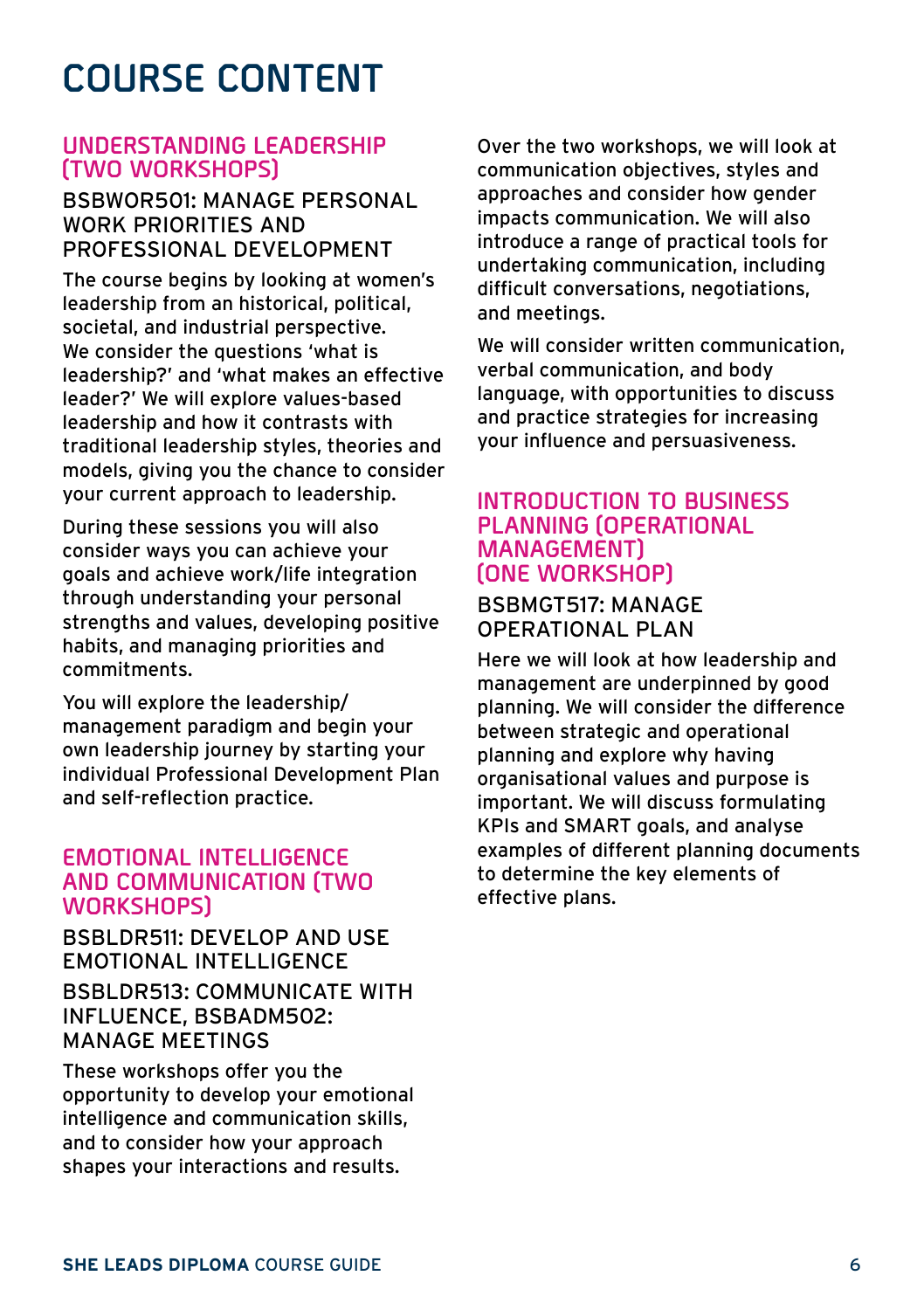#### **INTRODUCTION TO BUSINESS PLANNING (FINANCIAL MANAGEMENT)**

#### ONE WORKSHOP BSBFIM501: MANAGE BUDGETS AND FINANCIAL PLANS

In this workshop, a financial expert will provide you with essential information and guidance on what to be aware of to ensure your organisation observes effective financial governance and adherence to legislative requirements. You will also have the opportunity to learn about financial plans and budgeting, and financial statement analysis. This session has a hand on focus, using every-day financial tools to achieve learning outcomes.

#### **OPTIONAL WORKSHOP - MENTORING SESSION**

There is no formal class work set for this workshop. Instead you have the opportunity to work with your trainer/ assessor on any topics or assessment items you may need assistance with.

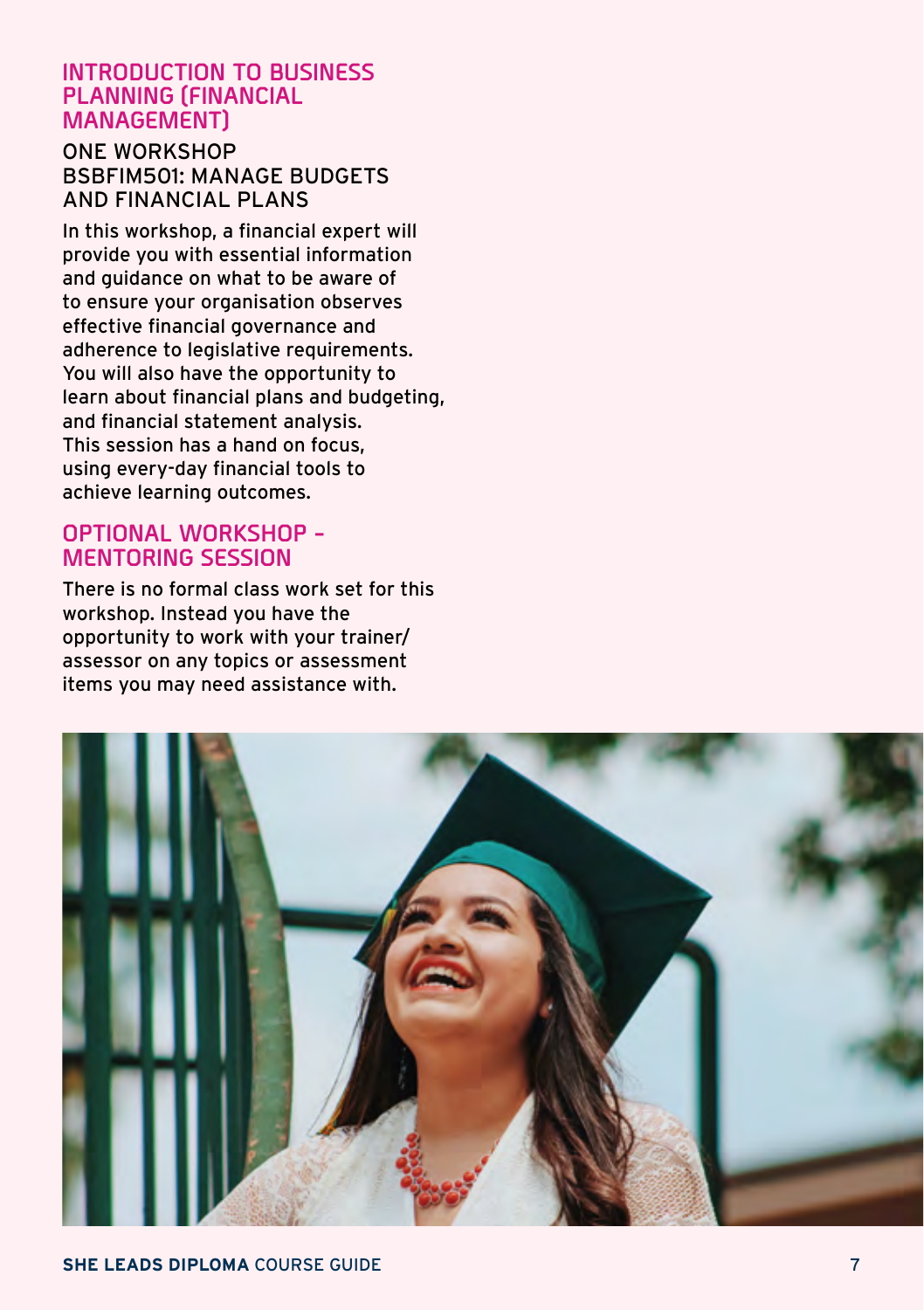

#### **LEADING PEOPLE AND TEAMS (THREE WORKSHOPS)**

BSBLDR502: LEAD AND MANAGE EFFECTIVE WORKPLACE RELATIONSHIPS,

BSBWOR502: LEAD AND MANAGE TEAM EFFECTIVENESS, BSBMGT502: MANAGE PEOPLE PERFORMANCE,

BSBDIV501: MANAGE DIVERSITY IN THE WORKPLACE, BSBHRM405: SUPPORT THE RECRUITMENT, SELECTION AND INDUCTION OF STAFF

These three workshops cover the fundamentals of managing people.

In the first workshop, an employment law expert will provide an overview of relevant legislation and legal obligations that you need to be aware of when managing people, including employment standards, awards and agreements, unfair dismissal, discrimination, and legal issues involved in recruitment. We will also look at how diversity can be supported in the workplace and will specifically consider issues around gender diversity.

In the following two workshops, we'll explore recruitment strategies, tips, and pitfalls in more depth and you'll have the opportunity to practice developing job descriptions, employment contracts, and conducting selection interviews.

The other key focus of these workshops will be creating positive, productive team environments and will cover team performance plans, monitoring performance, team cohesion, role modelling, coaching skills, and managing underperformance.

#### **LEADING CHANGE (ONE WORKSHOP)**

#### BSBMGT516: FACILITATE CONTINUOUS IMPROVEMENT

Any project, plan or process has opportunities for improvement. During the final workshop you will focus on implementing continuous improvement (CI) models as part of your everyday working practices. This workshop explores the importance of continually reviewing current systems and processes to identify opportunities for improvement and strategies for initiating and leading change.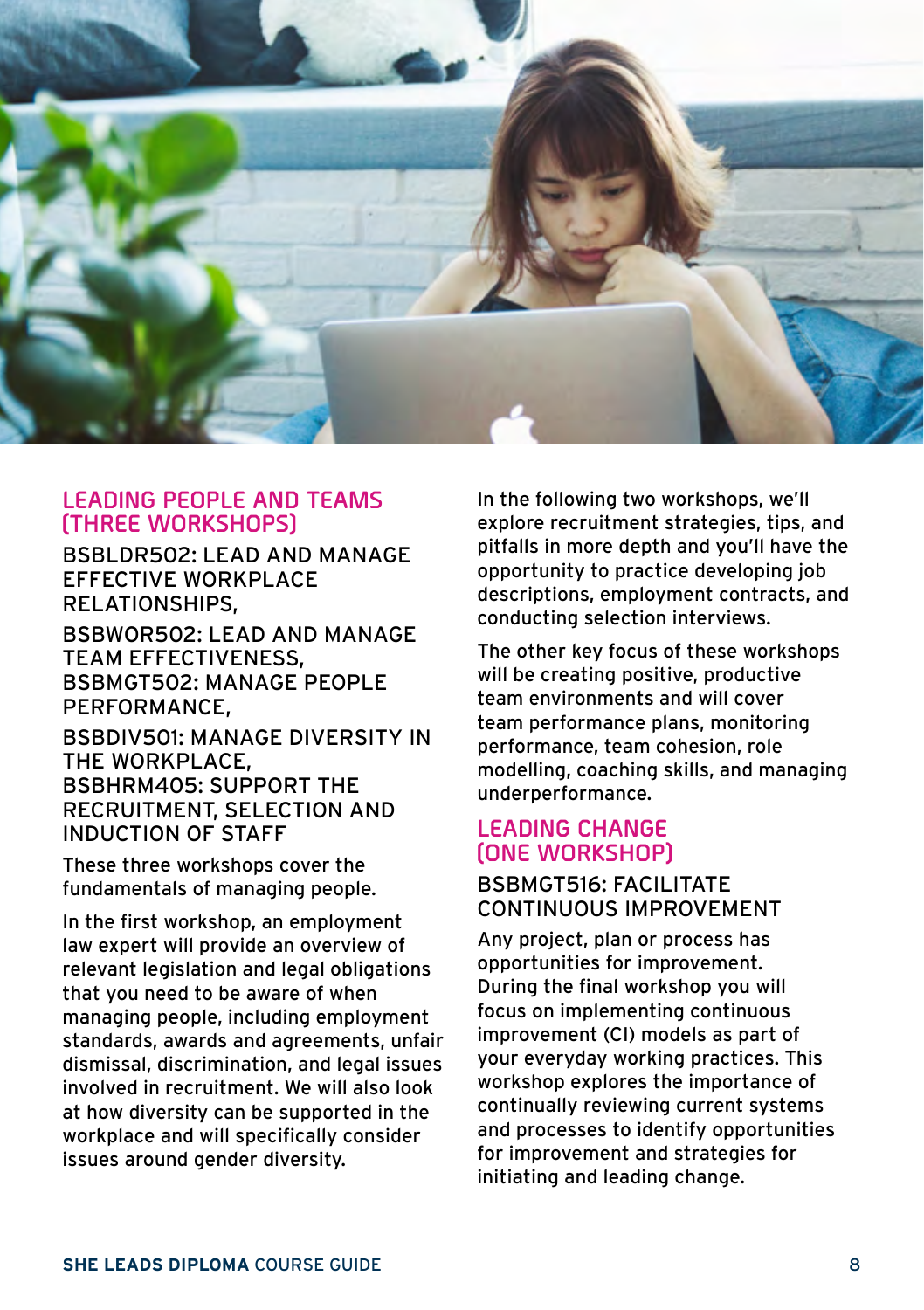### **TESTIMONIALS**

"I graduated from the YWCA Canberra She Leads Diploma of Leadership and Management in 2016, which contributed to my development in both my professional career and on a personal level. It is a program which I cannot recommend strongly enough to any young woman wanting to discover and develop their leadership and management style."

- Carina Zeccola, 2016 graduate

"The Diploma is a fantastic way to challenge and learn more about yourself, not just professionally but personally as well. The classes offer a great balance between presentation and discussion, with excellent facilitators who are skilled at adapting the material to ensure it is interesting and relevant." - Fiona Day, 2016 graduate

"The course has helped me to enhance my professional and personal relationships. I feel empowered to believe in my own leadership abilities, being adaptable, collaborative, confident, influencing, inspiring, innovative and authentic."

- Melissa Page, 2015 graduate